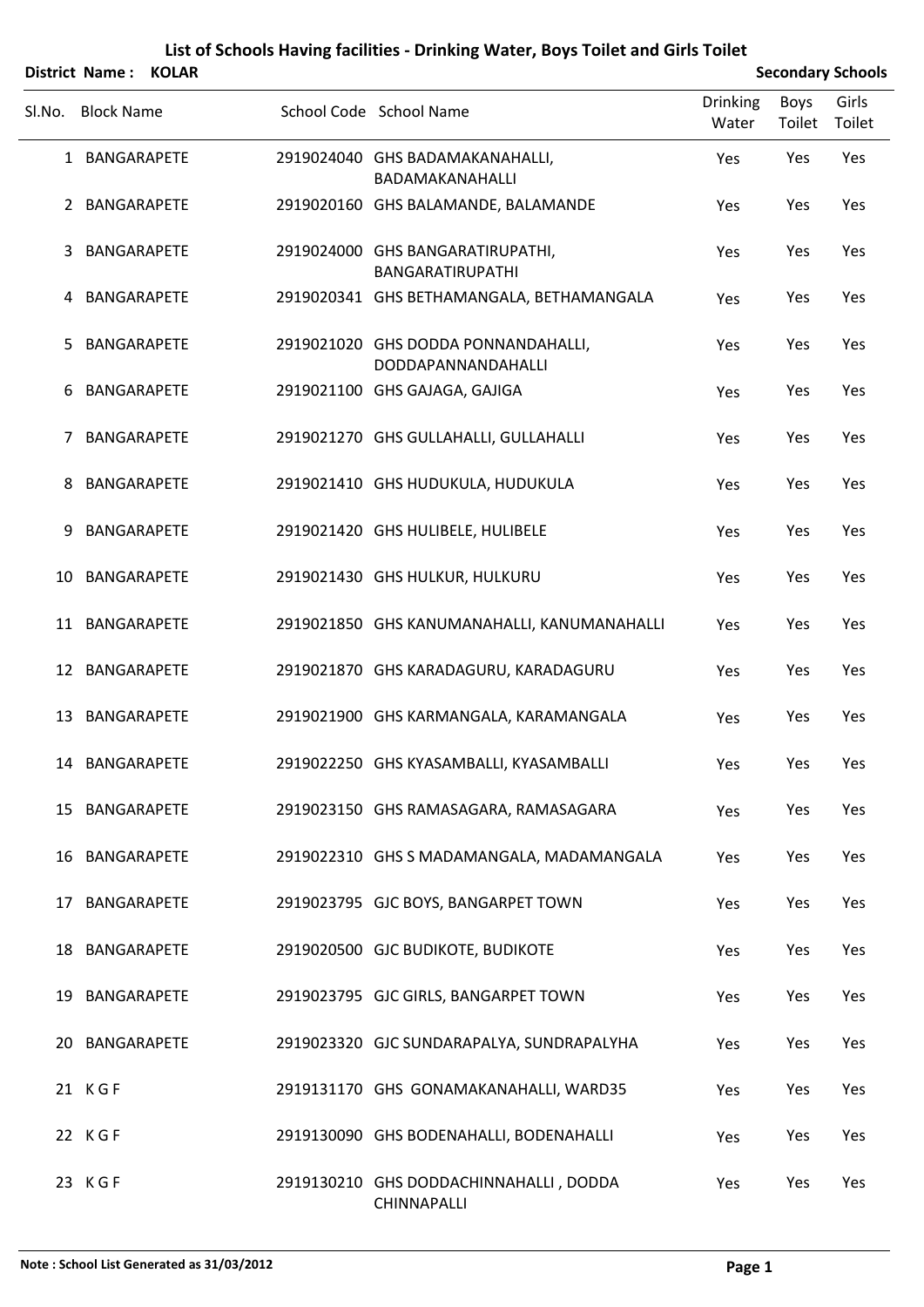| District Name: KOLAR |  |                                                |                          |                | <b>Secondary Schools</b> |
|----------------------|--|------------------------------------------------|--------------------------|----------------|--------------------------|
| Sl.No. Block Name    |  | School Code School Name                        | <b>Drinking</b><br>Water | Boys<br>Toilet | Girls<br>Toilet          |
| 24 KGF               |  | 2919130260 GHS DODDUR, DODDUR                  | Yes                      | Yes            | Yes                      |
| 25 KGF               |  | 2919130760 GHS THOPPANAHALLI, THOPPANAHALLI    | Yes                      | Yes            | Yes                      |
| 26 KGF               |  | 2919131010 GHSOORGAUMPET, WARD19               | Yes                      | Yes            | Yes                      |
| 27 KGF               |  | 2919131100 GJC (GIRLS), WARD28(RPET)           | Yes                      | Yes            | Yes                      |
| 28 KGF               |  | 2919130380 GJC KAMASAMUDRAM, KAMASAMUDRA       | Yes                      | Yes            | Yes                      |
| 29 KGF               |  | 2919131130 GJC(BOYS), WARD31                   | Yes                      | Yes            | Yes                      |
| 30 KOLAR             |  | 2919070150 GHS ANNINAHALLI, ANNENAHALLI        | Yes                      | Yes            | Yes                      |
| 31 KOLAR             |  | 2919070180 GHS ARABIKOTHANUR, ARABHIKOTHANUR   | Yes                      | Yes            | Yes                      |
| 32 KOLAR             |  | 2919070310 GHS BEGLIHOSAHALLI, BEGLI           | Yes                      | Yes            | Yes                      |
| 33 KOLAR             |  | 2919070350 GHS BELAMARANAHALLI, BELAMARNAHALLI | Yes                      | Yes            | Yes                      |
| 34 KOLAR             |  | 2919071280 GHS HARATI, HARATI                  | Yes                      | Yes            | Yes                      |
| 35 KOLAR             |  | 2919071390 GHS HOLUR, HOLUR                    | Yes                      | Yes            | Yes                      |
| 36 KOLAR             |  | 2919071440 GHS HUTHUR, HUTHUR                  | Yes                      | Yes            | Yes                      |
| 37 KOLAR             |  | 2919071690 GHS KAMADENAHALLI, KAMADENAHALLI    | Yes                      | Yes            | Yes                      |
| 38 KOLAR             |  | 2919072080 GHS KURUGAL, KURUGAL                | Yes                      | Yes            | Yes                      |
| 39 KOLAR             |  | 2919072090 GHS KYALNUR, KYALANUR               | Yes                      | Yes            | Yes                      |
| 40 KOLAR             |  | 2919072130 GHS MADANAHALLI, MADANAHALLI        | Yes                      | Yes            | Yes                      |
| 41 KOLAR             |  | 2919072150 GHS MADDERI, MADDERI                | Yes                      | Yes            | Yes                      |
| 42 KOLAR             |  | 2919072350 GHS MEDIHALA, MEDIHALA              | Yes                      | Yes            | Yes                      |
| 43 KOLAR             |  | 2919072380 GHS MUDUVADI, MUDUVADI              | Yes                      | Yes            | Yes                      |
| 44 KOLAR             |  | 2919072520 GHS NARASAPURA, NARASAPUR           | Yes                      | Yes            | Yes                      |
| 45 KOLAR             |  | 2919072530 GHS NAYAKARAHALLI, NAYAKARAHALLI    | Yes                      | Yes            | Yes                      |
| 46 KOLAR             |  | 2919072690 GHS PATNA, PATNA                    | Yes                      | Yes            | Yes                      |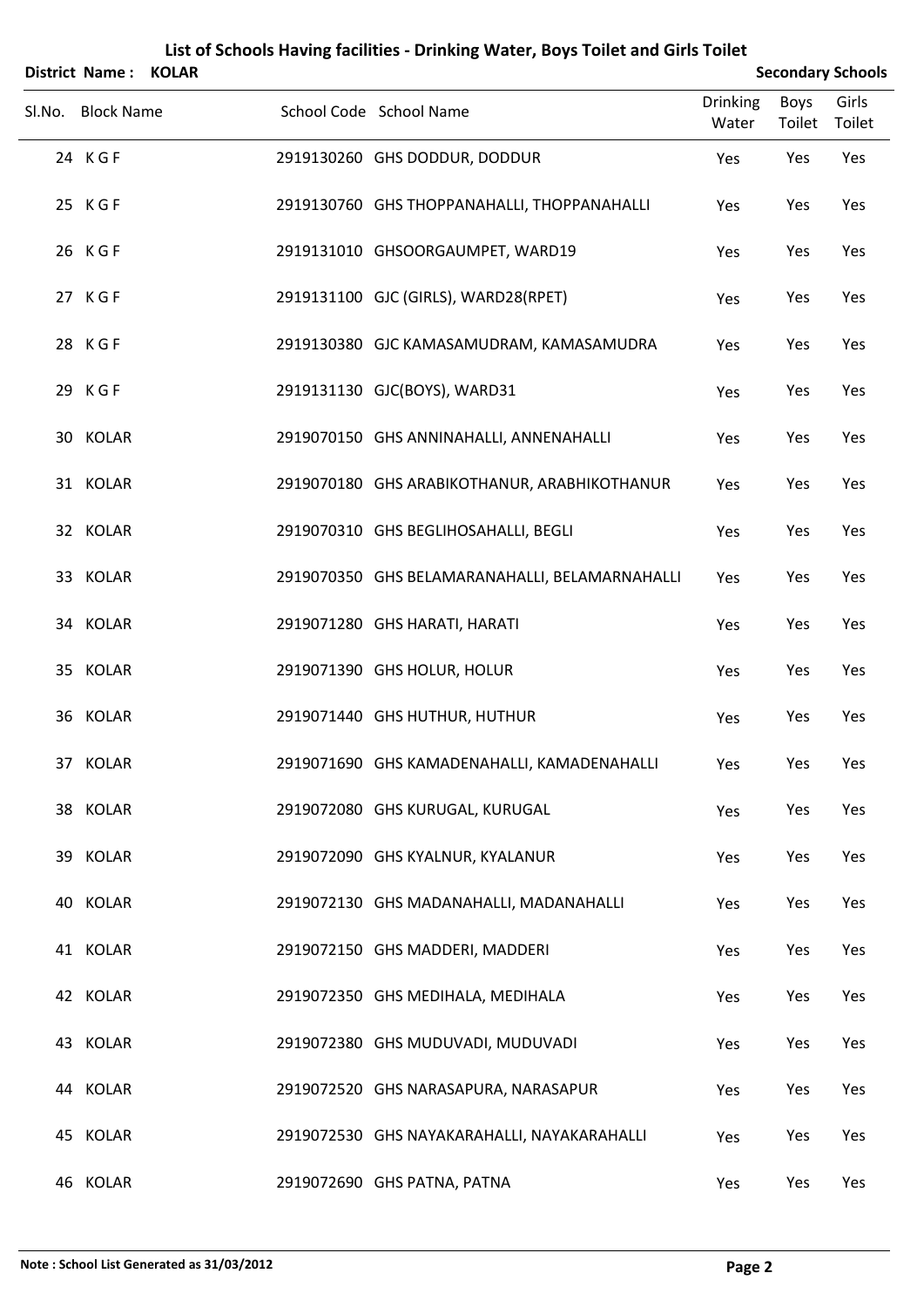|    | District Name:    | <b>KOLAR</b> |                                                                        |                          |                       | <b>Secondary Schools</b> |
|----|-------------------|--------------|------------------------------------------------------------------------|--------------------------|-----------------------|--------------------------|
|    | Sl.No. Block Name |              | School Code School Name                                                | <b>Drinking</b><br>Water | <b>Boys</b><br>Toilet | Girls<br>Toilet          |
|    | 47 KOLAR          |              | 2919072780 GHS RAJAKALLAHALLI, RAJAKALLAHALLI                          | Yes                      | Yes                   | Yes                      |
|    | 48 KOLAR          |              | 2919072990 GHS SHAPURA, SHAPURA                                        | Yes                      | Yes                   | Yes                      |
|    | 49 KOLAR          |              | 2919073130 GHS SULUR, SULUR                                            | Yes                      | Yes                   | Yes                      |
|    | 50 KOLAR          |              | 2919073260 GHS THORADEVANDAHALLI,<br>THORADEVANDAHALLI                 | Yes                      | Yes                   | Yes                      |
|    | 51 KOLAR          |              | 2919073310 GHS THYAVANAHALLI, THYAVANAHALLI                            | Yes                      | Yes                   | Yes                      |
|    | 52 KOLAR          |              | 2919073620 GJC BOYS, WARD3(KOTE GANDHI NAGARA)                         | Yes                      | Yes                   | Yes                      |
|    | 53 KOLAR          |              | 2919073620 GJC GIRLS, WARD3(KOTE GANDHI NAGARA)                        | Yes                      | Yes                   | Yes                      |
|    | 54 KOLAR          |              | 2919073450 GJC VEMGAL, VEMAGAL                                         | Yes                      | Yes                   | Yes                      |
|    | 55 KOLAR          |              | 2919073830 NGJC, WARD24(KILKOTE EXT)                                   | Yes                      | Yes                   | Yes                      |
|    | 56 MALUR          |              | 2919090780 COMPOSIT GHS CHIKKA THIRUPATHI, CHIKKA<br><b>THIRUPATHI</b> | Yes                      | Yes                   | Yes                      |
|    | 57 MALUR          |              | 2919091330 COMPOSIT GHS HASANDAHALLI,<br>HASANDAHALLI                  | Yes                      | Yes                   | Yes                      |
|    | 58 MALUR          |              | 2919090160 GHS ANEPURA, ANEPURA                                        | Yes                      | Yes                   | Yes                      |
| 59 | MALUR             |              | 2919090210 GHS ARALERI, ARALERI                                        | Yes                      | Yes                   | Yes                      |
|    | 60 MALUR          |              | 2919090720 GHS CHIKKA KUNTHUR, CHIKKA KUNTHUR                          | Yes                      | Yes                   | Yes                      |
|    | 61 MALUR          |              | 2919090840 GHS D.N.DODDI, DADINAYAKANADODDI                            | Yes                      | Yes                   | Yes                      |
|    | 62 MALUR          |              | 2919090870 GHS DINNAHALLI, DINNAHALLI                                  | Yes                      | Yes                   | Yes                      |
|    | 63 MALUR          |              | 2919090960 GHS DODDA NAYAKANAHALLI, DODDA<br>NAYAKANAHALLI             | Yes                      | Yes                   | Yes                      |
|    | 64 MALUR          |              | 2919090980 GHS DODDA SHIVARA, DODDA SHIVARA                            | Yes                      | Yes                   | Yes                      |
|    | 65 MALUR          |              | 2919091440 GHS HURALAGERE, HURALAGERE                                  | Yes                      | Yes                   | Yes                      |
|    | 66 MALUR          |              | 2919091820 GHS KESARAGERE, KESARAGERE                                  | Yes                      | Yes                   | Yes                      |
|    | 67 MALUR          |              | 2919092010 GHS KUDIYNUR, KUDIYANUR                                     | Yes                      | Yes                   | Yes                      |
|    | 68 MALUR          |              | 2919092780 GHS RAJENAHALLI, RAJENAHALLI                                | Yes                      | Yes                   | Yes                      |
|    | 69 MALUR          |              | 2919092950 GHS SHIVARAPATNA, SHIVARAPATNA                              | Yes                      | Yes                   | Yes                      |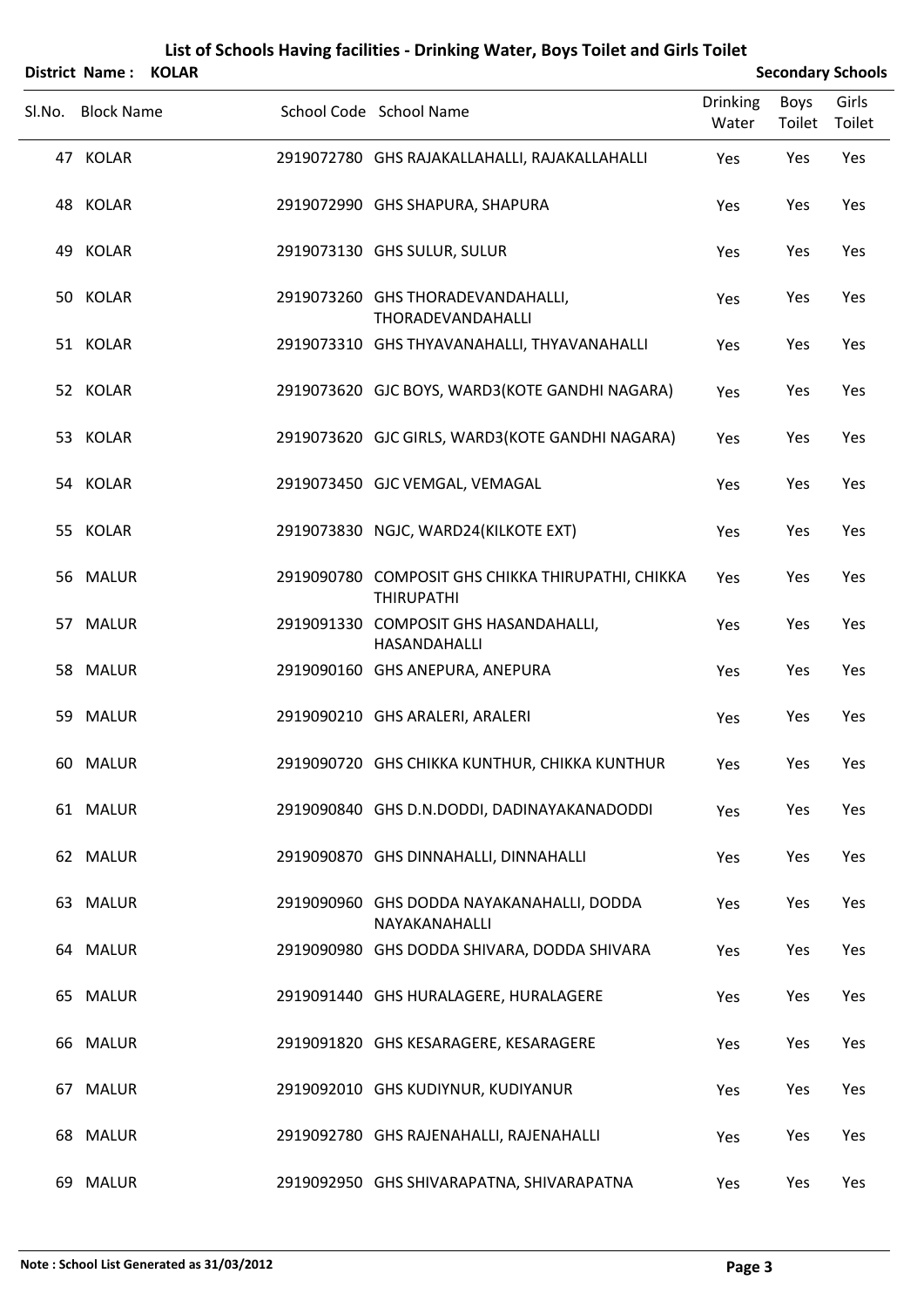|        | District Name: KOLAR |  |                                                                     |                          |                | <b>Secondary Schools</b> |
|--------|----------------------|--|---------------------------------------------------------------------|--------------------------|----------------|--------------------------|
| Sl.No. | <b>Block Name</b>    |  | School Code School Name                                             | <b>Drinking</b><br>Water | Boys<br>Toilet | Girls<br>Toilet          |
|        | 70 MALUR             |  | 2919090013 GJC BOYS, MALUR                                          | Yes                      | Yes            | Yes                      |
|        | 71 MALUR             |  | 2919090013 GJC GIRLS, MALUR                                         | Yes                      | Yes            | Yes                      |
|        | 72 MALUR             |  | 2919092110 GJC LAKKUR, LAKKUR                                       | Yes                      | Yes            | Yes                      |
|        | 73 MALUR             |  | 2919092320 GJC MASTHI, MASTHI                                       | Yes                      | Yes            | Yes                      |
|        | 74 MALUR             |  | 2919093090 GJC TEKAL, TEKAL                                         | Yes                      | Yes            | Yes                      |
|        | 75 MULBAGAL          |  | 2919102310 COMPOSIT GOVT HIGH SCHOOL, N VA, N<br>VADDAHALLI         | Yes                      | Yes            | Yes                      |
|        | 76 MULBAGAL          |  | 2919100050 GHS ALANGUR, ALANGUR                                     | Yes                      | Yes            | Yes                      |
| 77     | MULBAGAL             |  | 2919100100 GHS ANGONDAHALLI, ANGONDAHALLI                           | Yes                      | Yes            | Yes                      |
|        | 78 MULBAGAL          |  | 2919100190 GHS BALASANDRA, BALASANDRA                               | Yes                      | Yes            | Yes                      |
|        | 79 MULBAGAL          |  | 2919100760 GHS DEVARAYASAMUDRA,<br>DEVARAYASAMUDRA                  | Yes                      | Yes            | Yes                      |
| 80     | MULBAGAL             |  | 2919101070 GHS GUMMALAPURA, GUMMALAPURA                             | Yes                      | Yes            | Yes                      |
|        | 81 MULBAGAL          |  | 2919101120 GHS HANUMANAHALLI, HANUMANAHALLI                         | Yes                      | Yes            | Yes                      |
|        | 82 MULBAGAL          |  | 2919101140 GHS HEBBANI, HEBBANI                                     | Yes                      | Yes            | Yes                      |
|        | 83 MULBAGAL          |  | 2919101910 GHS KURUDUMALE, KURUDUMALE                               | Yes                      | Yes            | Yes                      |
|        | 84 MULBAGAL          |  | 2919102060 GHS MALLANAYAKANAHALLI,<br>MALLANAYAKANAHALLI            | Yes                      | Yes            | Yes                      |
|        | 85 MULBAGAL          |  | 2919103010 GHS THIMMARAVUTHANAHALLI,<br><b>THIMMARAVATHANAHALLI</b> | Yes                      | Yes            | Yes                      |
|        | 86 MULBAGAL          |  | 2919103020 GHS THIPPADODDI, THIPPADODDI                             | Yes                      | Yes            | Yes                      |
|        | 87 MULBAGAL          |  | 2919103370 GHS VIRUPAKSHI, VIRUPAKSHI                               | Yes                      | Yes            | Yes                      |
|        | 88 MULBAGAL          |  | 2919103344 GIRLS GOVT HIGH SCHOOL, MULBAGAL                         | Yes                      | Yes            | Yes                      |
|        | 89 MULBAGAL          |  | 2919103343 GJC MULBAGAL, MULBAGAL                                   | Yes                      | Yes            | Yes                      |
| 90.    | MULBAGAL             |  | 2919102970 GOVT P.U COLLEGE, TAYALUR                                | Yes                      | Yes            | Yes                      |
|        | 91 MULBAGAL          |  | 2919103343 HIGH SCHOOL NUGALBANDE, MULBAGAL                         | Yes                      | Yes            | Yes                      |
|        | 92 MULBAGAL          |  | 2919103300 HS YALAGONDAHALLI, YALAGONDAHALLI                        | Yes                      | Yes            | Yes                      |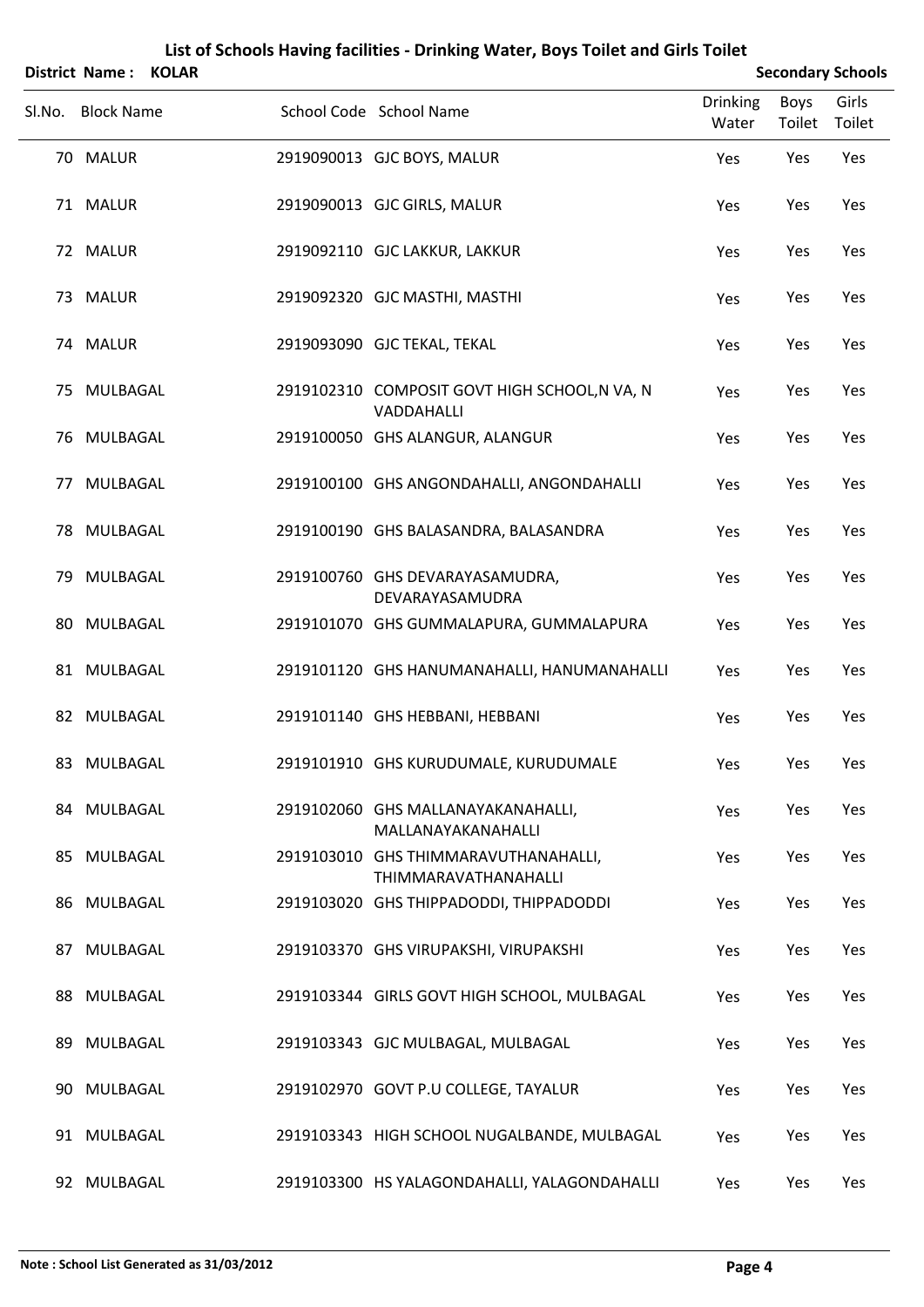|        | <b>District Name:</b> | <b>KOLAR</b> |                                               |                          |                       | <b>Secondary Schools</b> |
|--------|-----------------------|--------------|-----------------------------------------------|--------------------------|-----------------------|--------------------------|
| Sl.No. | <b>Block Name</b>     |              | School Code School Name                       | <b>Drinking</b><br>Water | <b>Boys</b><br>Toilet | Girls<br>Toilet          |
|        | 93 MULBAGAL           |              | 2919103343 NEW GOVT HIGH SCHOOL, MULBAGAL     | Yes                      | Yes                   | Yes                      |
|        | 94 MULBAGAL           |              | 2919100150 SRS COLLEGE AVANI, AVANI           | Yes                      | Yes                   | Yes                      |
|        | 95 SRINIVASAPUR       |              | 2919120050 GHS ADGAL, ADDAGAL                 | Yes                      | Yes                   | Yes                      |
|        | 96 SRINIVASAPUR       |              | 2919120090 GHS ALAVATTA, ALAVATTA             | Yes                      | Yes                   | Yes                      |
|        | 97 SRINIVASAPUR       |              | 2919120190 GHS ARIKUNTE, ARIKUNTE             | Yes                      | Yes                   | Yes                      |
|        | 98 SRINIVASAPUR       |              | 2919120510 GHS BYRAGANAPALLI, BYRAGANAPALLI   | Yes                      | Yes                   | Yes                      |
|        | 99 SRINIVASAPUR       |              | 2919121250 GHS IMMARAKUNTE, IMARKUUNTE        | Yes                      | Yes                   | Yes                      |
|        | 100 SRINIVASAPUR      |              | 2919121850 GHS KURIGEPALLI, KURIGEPALLI       | Yes                      | Yes                   | Yes                      |
|        | 101 SRINIVASAPUR      |              | 2919121910 GHS LAKSHMIPURA, LAKSHMIPURA       | Yes                      | Yes                   | Yes                      |
|        | 102 SRINIVASAPUR      |              | 2919122110 GHS MASTHENAHALLI, MASTENAHALLI    | Yes                      | Yes                   | Yes                      |
|        | 103 SRINIVASAPUR      |              | 2919122120 GHS MATAKASANDRA, MATAKANASANDRA   | Yes                      | Yes                   | Yes                      |
|        | 104 SRINIVASAPUR      |              | 2919122170 GHS MUDIMADAGU, MUDIMADUDU         | Yes                      | Yes                   | Yes                      |
|        | 105 SRINIVASAPUR      |              | 2919122200 GHS MUTHAKAPALLI, MUTHAKAPALLI     | Yes                      | Yes                   | Yes                      |
|        | 106 SRINIVASAPUR      |              | 2919122270 GHS NAMBIHALLI, NAMBIHALLI         | Yes                      | Yes                   | Yes                      |
|        | 107 SRINIVASAPUR      |              | 2919122510 GHS PATHAPALLI, PATHAPALLI         | Yes                      | Yes                   | Yes                      |
|        | 108 SRINIVASAPUR      |              | 2919122620 GHS PULIGURKOTE, PULIGURKOTE       | Yes                      | Yes                   | Yes                      |
|        | 109 SRINIVASAPUR      |              | 2919122730 GHS RONUR, RONUR                   | Yes                      | Yes                   | Yes                      |
|        | 110 SRINIVASAPUR      |              | 2919123352 GHS S.V. PURA, SRINIVASPUR TOWN    | Yes                      | Yes                   | Yes                      |
|        | 111 SRINIVASAPUR      |              | 2919122870 GHS SOMAYAJIPALLI, SOMAYAJILAPALLI | Yes                      | Yes                   | Yes                      |
|        | 112 SRINIVASAPUR      |              | 2919122940 GHS THADIGOL, THADIGOL             | Yes                      | Yes                   | Yes                      |
|        | 113 SRINIVASAPUR      |              | 2919123240 GHS Y HOSAKOTE, Y HOSAKOTE         | Yes                      | Yes                   | Yes                      |
|        | 114 SRINIVASAPUR      |              | 2919123320 GHS YELDURU, YELDUR                | Yes                      | Yes                   | Yes                      |
|        | 115 SRINIVASAPUR      |              | 2919120780 GJC DALASANUR, DALASANUR           | Yes                      | Yes                   | Yes                      |